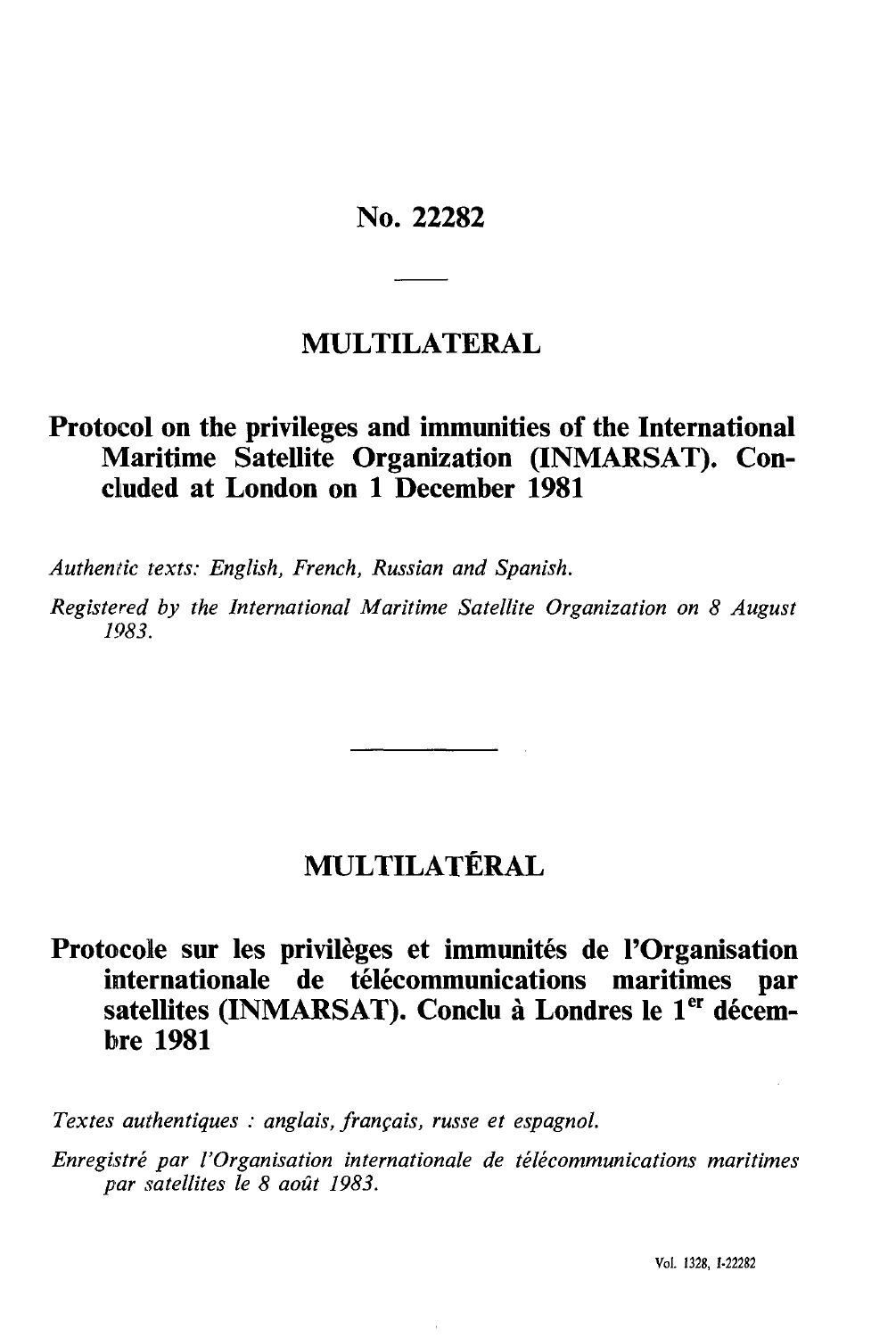## PROTOCOL<sup>1</sup> ON THE PRIVILEGES AND IMMUNITIES OF THE INTER-NATIONAL MARITIME SATELLITE ORGANIZATION (INMARSAT)

The States Parties to this Protocol:

Having regard to the Convention and the Operating Agreement on the International Maritime Satellite Organization (INMARSAT) opened for signature at London on 3 September 1976<sup>2</sup> and, in particular, to Articles 25 and 26(4) of the Convention;

Taking note that INMARSAT has concluded a Headquarters Agreement with the Government of the United Kingdom of Great Britain and Northern Ireland on 25 February  $1980;3$ 

Considering that the aim of this Protocol is to facilitate the achievement of the purpose of INMARSAT and to ensure the efficient performance of its functions;

Have agreed as follows:

## Article 1. USE OF TERMS

For the purposes of this Protocol:

(a) "Convention" means the Convention on the International Maritime Satellite Organization (INMARSAT), including its Annex, opened for signature at London on 3 September 1976;

(b) "Operating Agreement" means the Operating Agreement on the International Maritime Satellite Organization (INMARSAT), including its Annex, opened for signature at London on 3 September 1976;

<sup>&</sup>lt;sup>1</sup> Came into force on 30 July 1983, i.e., the thirtieth day following the date on which 10 Parties to the Convention on the International Maritime Satellite Organization (INMARSAT) had signed it definitively or had deposited an instrument of ratification, acceptance, approval or accession, in accordance with article 20 (1):

| State                         | Date of definitive<br>signature (s)<br>or of deposit of the<br>instrument of accession (a) |  |          |
|-------------------------------|--------------------------------------------------------------------------------------------|--|----------|
|                               |                                                                                            |  | 1982 a   |
| <b>Byelorussian Soviet</b>    |                                                                                            |  |          |
|                               |                                                                                            |  | 1982 s   |
|                               |                                                                                            |  | 1983 $a$ |
|                               |                                                                                            |  | 1982 s   |
|                               |                                                                                            |  | 1982 a   |
|                               |                                                                                            |  | ە 1983   |
| (For the Kingdom in Europe)   |                                                                                            |  |          |
| and the Netherlands Antilles) |                                                                                            |  |          |
|                               |                                                                                            |  | 1982 s   |
|                               |                                                                                            |  | 1982 s   |
| Ukrainian Soviet              |                                                                                            |  |          |
|                               |                                                                                            |  | 1982 s   |
| Union of Soviet               |                                                                                            |  |          |
|                               |                                                                                            |  | 1982 s   |

\* See p. 192 of this volume for the text of the reservations made upon accession.

<sup>2</sup> United Nations, *Treaty Series*, vol. 1143, p. 105.

<sup>3</sup> Ibid., vol. 1203, No. 1-19222.

Vol. 1328, I-22282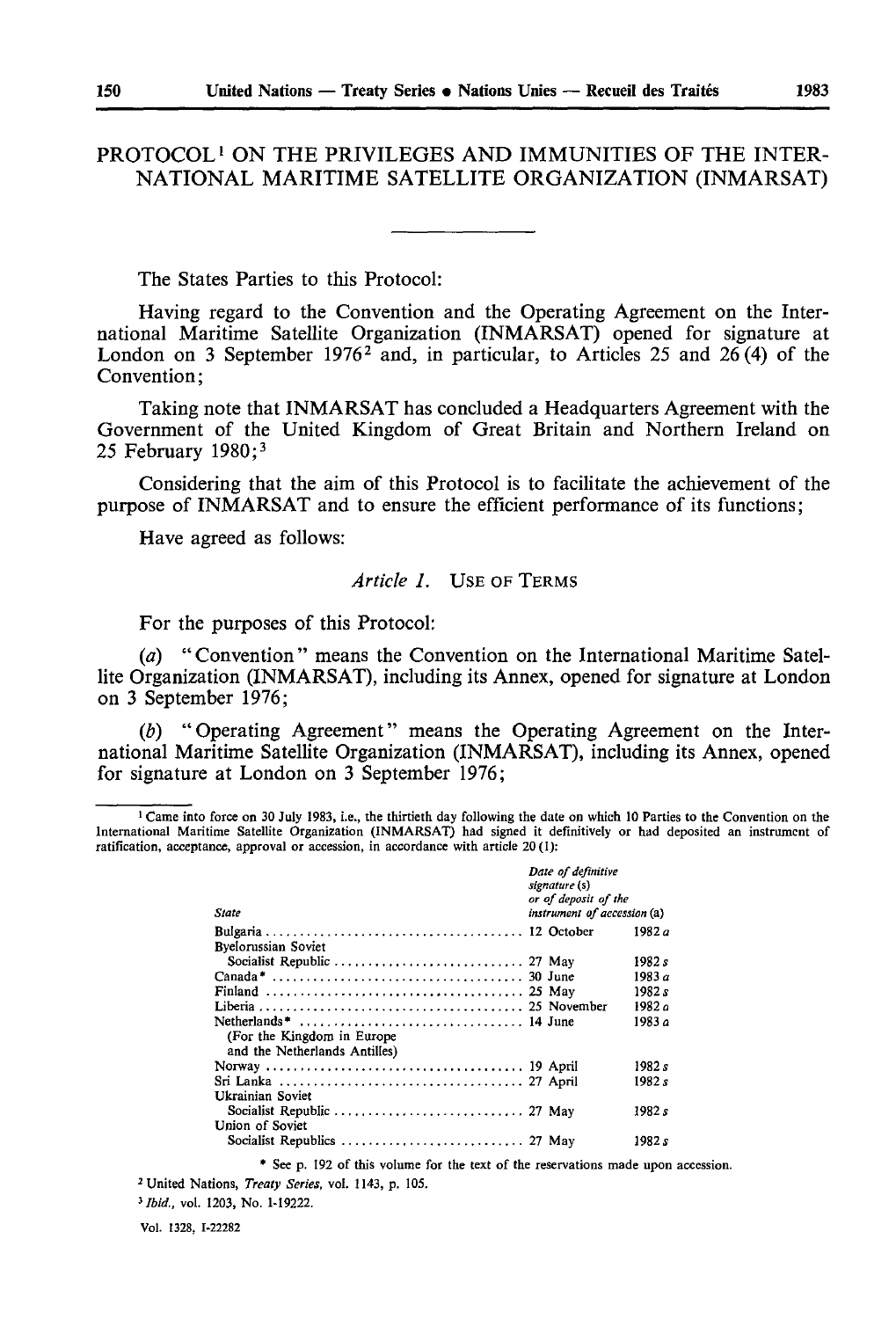(c) "Party to the Convention" means a State for which the Convention is in force;

*(d)* "Headquarters Party" means the Party to the Convention in whose territory INMARSAT has established its headquarters;

*(e)* "Signatory" means either a Party to the Protocol or an entity designated by a Party to the Protocol for which the Operating Agreement is in force;

(/) "Party to the Protocol" means a State for which this Protocol is in force;

*EÖF=*"Staff member" means the Director General and any person employed full time by INMARSAT and subject to its staff regulations;

*(h)* "Representatives" in the case of Parties to the Protocol, the Headquarters Party and Signatories means representatives to INMARSAT and in each case means heads of delegations, alternates and advisers ;

(/) "Archives" includes all manuscripts, correspondence, documents, photo graphs, films, optical and magnetic recordings, data recordings, graphic represen tations and computer programmes, belonging to or held by INMARSAT;

(/') "Official activities" of INMARSAT means activities carried out by the Organization in pursuance of its purpose as defined in the Convention and includes its administrative activities ;

*(k)* "Expert" means a person other than a staff member appointed to carry out a specific task for or on behalf of INMARSAT and at its expense;

(/) " INMARSAT space segment " means the satellites, and tracking, telemetry, command, control, monitoring and related facilities and equipment required to support the operation of these satellites, which are owned or leased by INMAR SAT;

*(m)* "Property" means anything that can be the subject of a right of ownership, including contractual rights.

## *^ êíáÅäÉ=OK=* IMMUNITY OF INMARSAT FROM JURISDICTION AND EXECUTION

(1) Unless it has expressly waived immunity in a particular case, INMARSAT shall, within the scope of its official activities, have immunity from jurisdiction except in respect of:

(*a*) Its commercial activities;

- *(b)* A civil action by a third party for damage arising from an accident caused by a motor vehicle or other means of transport belonging to, or operated on behalf of, INMARSAT, or in respect of a traffic offence involving such means of transport ;
- $(c)$  The attachment, pursuant to the final order of a court of law, of the salaries and emoluments, including pension rights, owed by INMARSAT to a staff member, or a former staff member ;
- *EÇF=* A counter-claim directly connected with judicial proceedings initiated by INMARSAT.

(2) Notwithstanding paragraph (1), no action shall be brought in the course of Parties to the Protocol against INMARSAT by Parties to the Convention, Signatories or persons acting for or deriving claims from any of them, relating to rights and obligations under the Convention or Operating Agreement.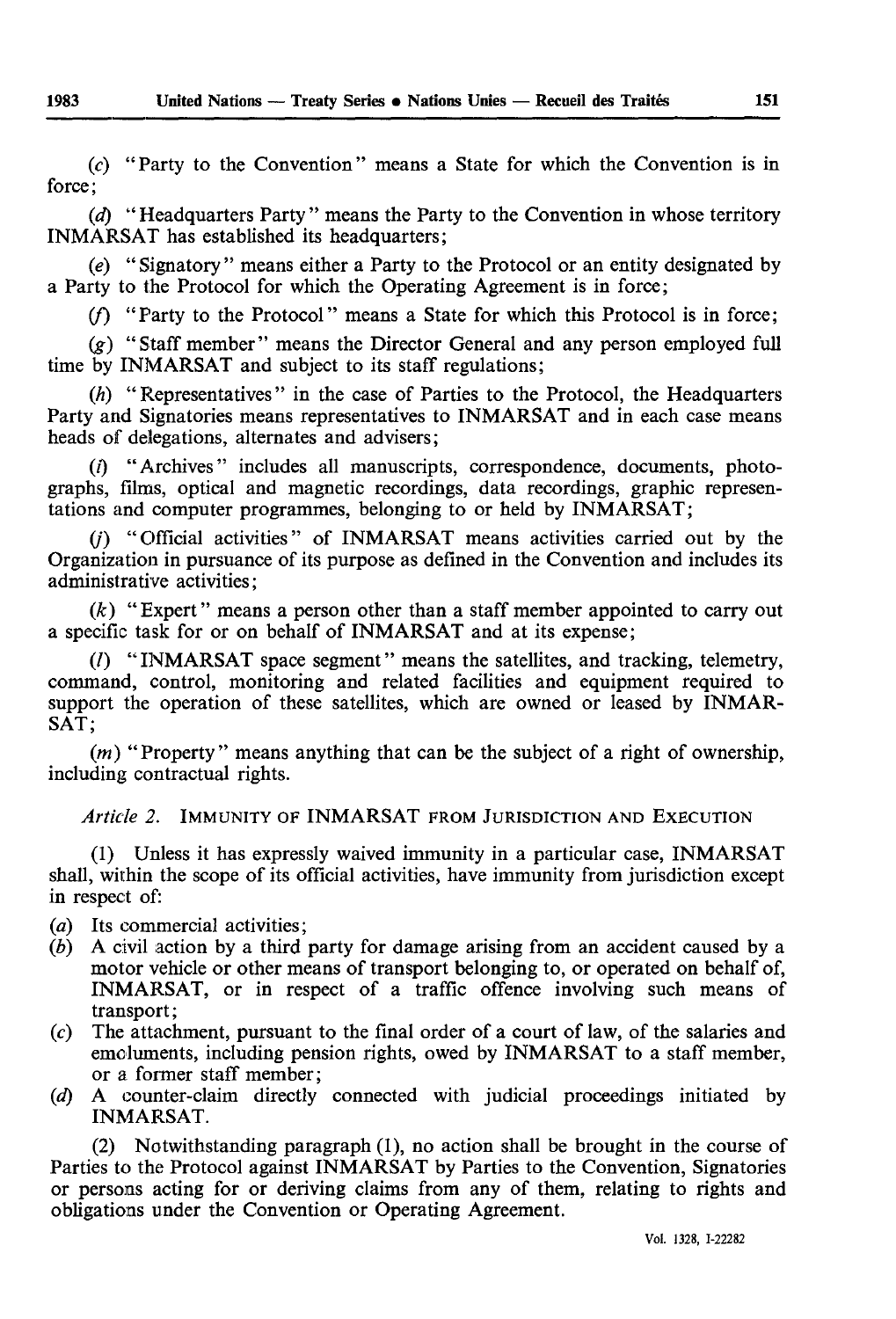(3) (a) The INMARSAT space segment, wherever located and by whomsoever held, shall be immune from any search, restraint, requisition, seizure, confiscation, expropriation, sequestration or execution, whether by executive, administrative or judicial action.

(b) All other property and assets of INMARSAT, wherever located and by whomsoever held, shall enjoy the immunity set out in paragraph  $(3)$   $(a)$ , except in respect of:

- (i) An attachment or execution in order to satisfy a final judgement or order of a court of law that relates to any proceedings that may be brought against INMARSAT pursuant to paragraph (1);
- (ii) Any action taken in accordance with the law of the State concerned which is temporarily necessary in connection with the prevention of and investigation into accidents involving motor vehicles or other means of transport belonging to, or operated on behalf of, INMARSAT;
- (iii) Expropriation in respect of real property for public purposes and subject to prompt payment of fair compensation, provided that such expropriation shall not prejudice the functions and operations of INMARSAT.

#### *Article 3.* INVIOLABILITY OF ARCHIVES

The archives of INMARSAT shall be inviolable wherever located and by whomsoever held.

#### *Article 4.* EXEMPTION FROM TAXES AND DUTIES

(1) Within the scope of its official activities, INMARSAT and its property and income shall be exempt from all national direct and other taxes not normally incorporated in the price of goods and services.

(2) If INMARSAT, within the scope of its official activities, acquires goods or uses services of substantial value, and if the price of these goods or services includes taxes or duties, Parties to the Protocol shall, whenever possible, take appropriate measures to remit or reimburse the amount of such taxes or duties.

(3) Within the scope of its official activities, INMARSAT shall be exempt from customs duties, taxes and related charges on the INMARSAT space segment and on equipment connected with the launching of satellites for use in the INMARSAT space segment.

(4) Goods acquired by INMARSAT within the scope of its official activities shall be exempt from all prohibitions and restrictions on import or export.

(5) No exemption shall be accorded in respect of taxes and duties which represent charges for specific services rendered.

(6) No exemption shall be accorded in respect of goods acquired by, or services provided to, INMARSAT for the personal benefit of staff members.

(7) Goods exempted under this Article shall not be transferred, hired out or lent, permanently or temporarily, or sold, except in accordance with conditions laid down by the Party to the Protocol which granted the exemption.

(8) Payments from INMARSAT to Signatories pursuant to the Operating Agreement shall be exempt from national taxes by any Party to the Protocol, other than the Party which has designated the Signatory.

Vol. 1328, 1-22282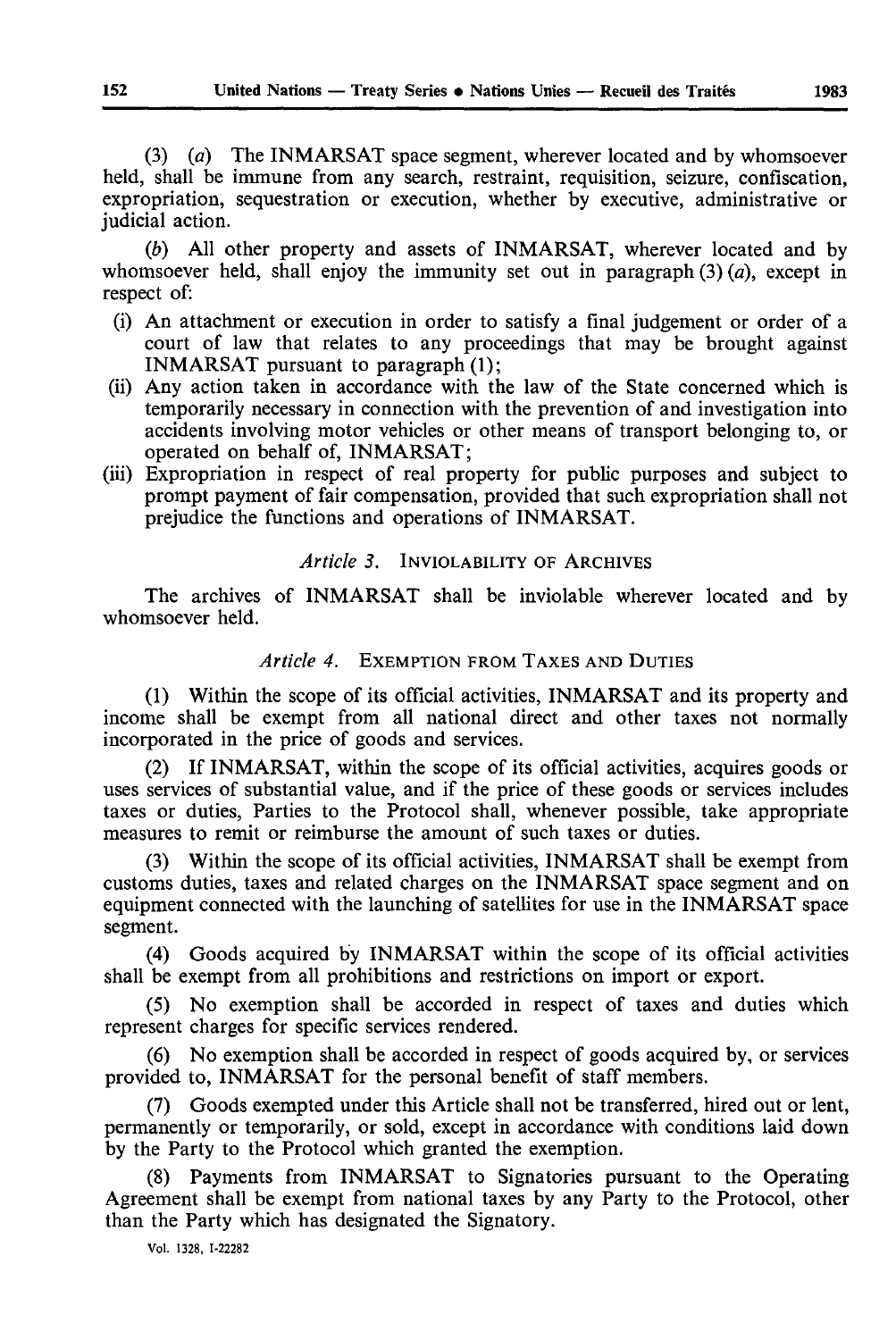#### *Article 5.* FUNDS, CURRENCY AND SECURITIES

INMARSAT may receive and hold any kind of funds, currency or securities and dispose of them freely for any of its official activities. It may hold accounts in any currency to the extent required to meet its obligations.

#### *Article 6.* OFFICIAL COMMUNICATIONS AND PUBLICATIONS

(1) With regard to its official communications and transfer of all its documents, INMARSAT shall enjoy in the territory of each Party to the Protocol treatment not less favourable than that generally accorded to equivalent intergovernmental organ izations in the matter of priorities, rates and taxes on mails and all forms of telecommunications, as far as may be compatible with any international agreements to which that Party to the Protocol is a party.

(2) With regard to its official communications, INMARSAT may employ all appropriate means of communication, including messages in code or cypher. Parties to the Protocol shall not impose any restriction on the official communications of INMARSAT or on the circulation of its official publications. No censorship shall be applied to such communications and publications.

(3) INMARSAT may install and use a radio transmitter only with the consent of the Party to the Protocol concerned.

#### *Article 7.* STAFF MEMBERS

- (1) Staff members shall enjoy the following privileges and immunities:
- *(a)* Immunity from jurisdiction, even after they have left the service of INMARSAT, in respect of acts, including words spoken or written, done by them in the exercise of their official functions ; this immunity shall not, however, apply in the case of a traffic offence committed by a staff member, or in the case of damage caused by a motor vehicle or other means of transport belonging to or driven by him;
- *EÄF=* Exemption, together with members of their families forming part of their respective households, from any obligations in respect of national service, including military service;
- (c) Inviolability for all their official papers related to the exercise of their functions within the scope of the official activities of INMARSAT;
- (d) Exemption, together with members of their families forming part of their respective households, from immigration restrictions and alien registration;
- *(e)* The same treatment in the matter of currency and exchange control as is accorded to staff members of intergovernmental organizations;
- (/) Together with members of their families forming part of their respective households, the same facilities as to repatriation in time of international crisis as are accorded to staff members of intergovernmental organizations;
- $(g)$  The right to import free of duty their furniture and personal effects, including a motor vehicle, at the time of first taking up their post in the State concerned, and the right to export them free of duty on termination of their functions in that State, in both cases in accordance with the laws and regulations of the State concerned. However, except in accordance with such laws and regulations, goods which have been exempted under this sub-paragraph shall not be transferred, hired out or lent, permanently or temporarily, or sold.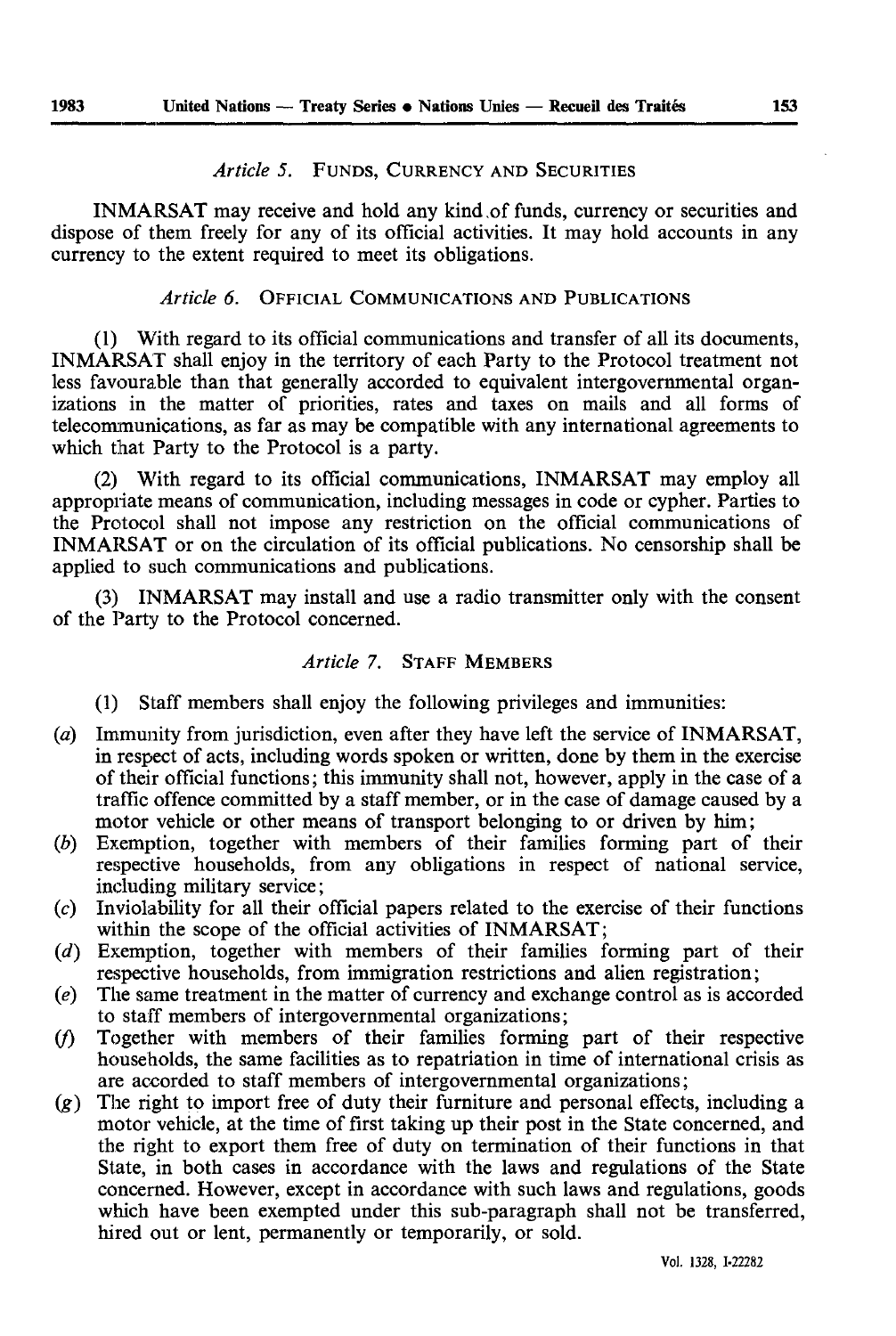(2) Salaries and emoluments paid by INMARSAT to staff members shall be exempt from income tax from the date upon which such staff members have begun to be liable for a tax imposed on their salaries by INMARSAT for the latter's benefit. Parties to the Protocol may take these salaries and emoluments into account for the purpose of assessing the amount of taxes to be applied to income from other sources. Parties to the Protocol are not required to grant exemption from income tax in respect of pensions and annuities paid to former staff members.

(3) Provided that staff members are covered by an INMARSAT social security scheme, INMARSAT and its staff members shall be exempt from all compulsory contributions to national social security schemes. This exemption does not preclude any voluntary participation in a national social security scheme in accordance with the law of the Party to the Protocol concerned; neither does it oblige a Party to the Protocol to make payments of benefits under social security schemes to staff members who are exempt under the provisions of this paragraph.

(4) The Parties to the Protocol shall not be obliged to accord to their nationals or permanent residents the privileges and immunities referred to in sub-paragraphs *(b)*,  $(d)$ ,  $(e)$ ,  $(f)$  and  $(g)$  of paragraph  $(1)$ .

#### *Article 8.* DIRECTOR GENERAL

(1) In addition to the privileges and immunities provided for staff members under Article 7, the Director General shall enjoy:

- (a) Immunity from arrest and detention;
- *(b)* Immunity from civil and administrative jurisdiction and execution enjoyed by diplomatic agents, except in the case of damage caused by a motor vehicle or other means of transport belonging to or driven by him ;
- (c) Full immunity from criminal jurisdiction, except in the case of a traffic offence caused by a motor vehicle or other means of transport belonging to, or driven by him, subject to sub-paragraph (a) above.

(2) The Parties to the Protocol shall not be obliged to accord to their nationals or permanent residents the immunities referred to in this Article.

#### *Article 9.* REPRESENTATIVES OF PARTIES

(1) Representatives of the Parties to the Protocol and representatives of the Headquarters Party shall enjoy, while exercising their official functions and in the course of their journeys to and from their place of meeting, the following privileges and immunities:

- (a) Immunity from any form of arrest or detention pending trial;
- *(b)* Immunity from jurisdiction, even after the termination of their mission, in respect of acts, including words spoken or written, done by them in the exercise of their official functions ; however, there shall be no immunity in the case of a traffic offence committed by a representative, or in the case of damage caused by a motor vehicle or other means of transport belonging to or driven by him;
- (c) Inviolability for all their official papers;
- *(d)* Exemption, together with members of their families forming part of their respective households, from immigration restrictions and alien registration;
- *(e)* The same treatment in the matter of currency and exchange control as is accorded to representatives of foreign governments on temporary official missions ; Vol. 1328, 1-22282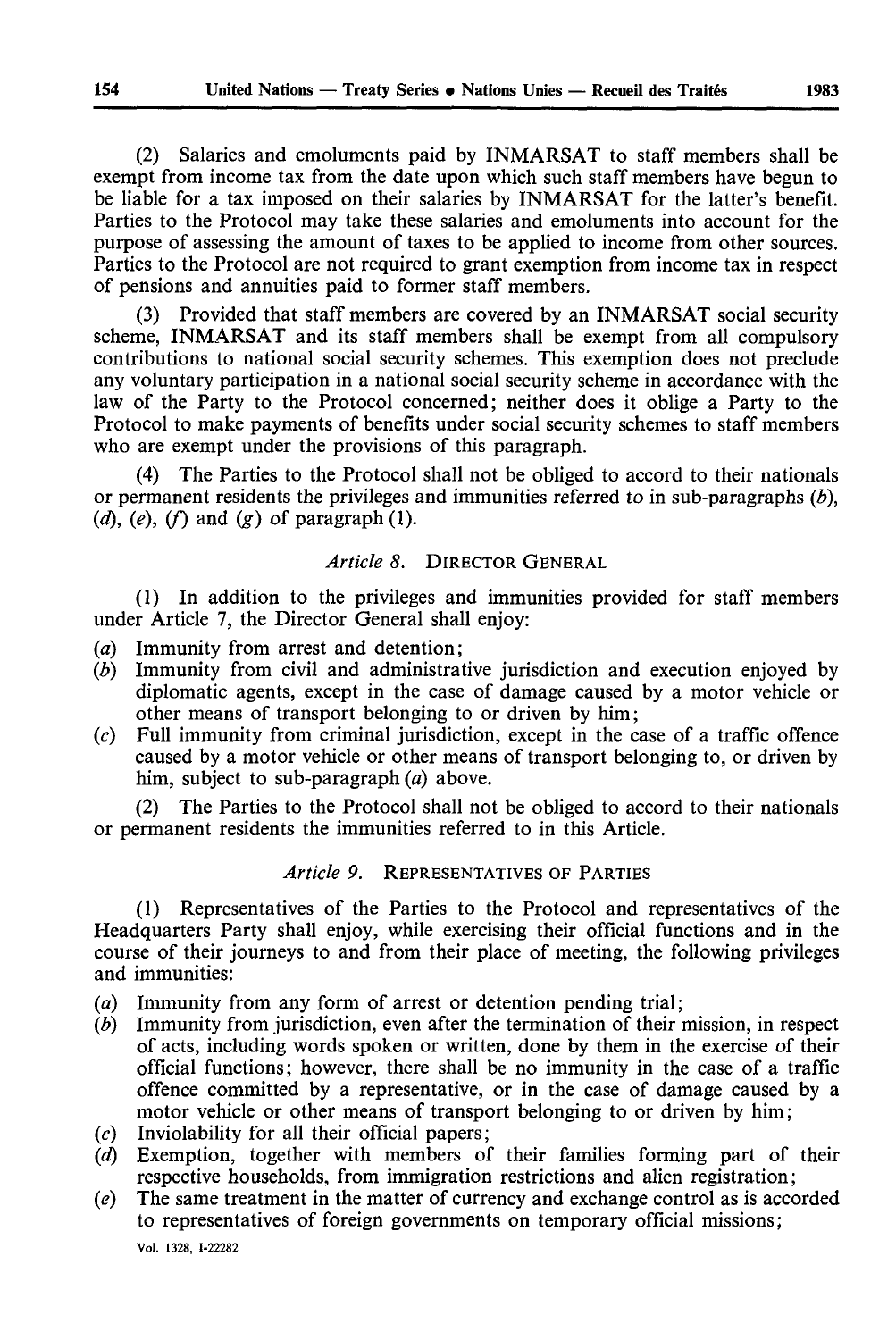*(f)* The same treatment in the matter of customs as regards their personal luggage as is accorded to representatives of foreign governments on temporary official missions.

(2) The provisions of paragraph (1) shall not apply in relations between a Party to the Protocol and its representatives. Further, the provisions of paragraphs  $(a)$ ,  $(d)$ , (e) and (f) of paragraph (1) shall not apply in relations between a Party to the Protocol and its nationals or permanent residents.

#### *Article 10.* REPRESENTATIVES OF SIGNATORIES

(1) Representatives of Signatories and representatives of the Signatory of the Headquarters Party shall, while exercising their official functions in relation to the work of INMARSAT and in the course of their journeys to and from their place of meeting, enjoy the following privileges and immunities:

- (a) Immunity from jurisdiction, even after the termination of their mission, in respect of acts, including words spoken or written, done by them in the exercise of their official functions; however, there shall be no immunity in the case of a traffic offence committed by a representative, or in the case of damage caused by a motor vehicle or other means of transport belonging to or driven by him ;
- (b) Inviolability for all their official papers;
- (c) Exemption, together with members of their families forming part of their respective households, from immigration restrictions and alien registration.

The provisions of paragraph  $(1)$  shall not apply in relations between a Party to the Protocol and the representative of the Signatory designated by it. Further, the provisions of subparagraph (c) of paragraph (1) shall not apply in relations between a Party to the Protocol and its nationals or permanent residents.

#### *^ êíáÅäÉ=NNK=* EXPERTS

(1) Experts, while exercising their official functions in relation to the work of INMARSAT, and in the course of their journeys to and from the place of their missions, shall enjoy the following privileges and immunities:

- *(a)* Immunity from jurisdiction, even after the termination of their mission, in respect of acts, including words spoken or written, done by them in the exercise of their official functions; however, there shall be no immunity in the case of damage caused by a motor vehicle or other means of transport belonging to or driven by him;
- (b) Inviolability for all their official papers;
- $(c)$  The same treatment in the matter of currency and exchange control as is accorded to the staff members of intergovernmental organizations;
- (d) Exemption, together with members of their families forming part of their respective households, from immigration restrictions and alien registration;
- *(e)* The same facilities as regards their personal luggage as are accorded to experts of other intergovernmental organizations.

(2) The parties to the Protocol shall not be obliged to accord to their nationals or permanent residents the privileges and immunities referred to in sub-paragraphs  $(c)$ , *(d)*, and *(e)* of paragraph *(1)*.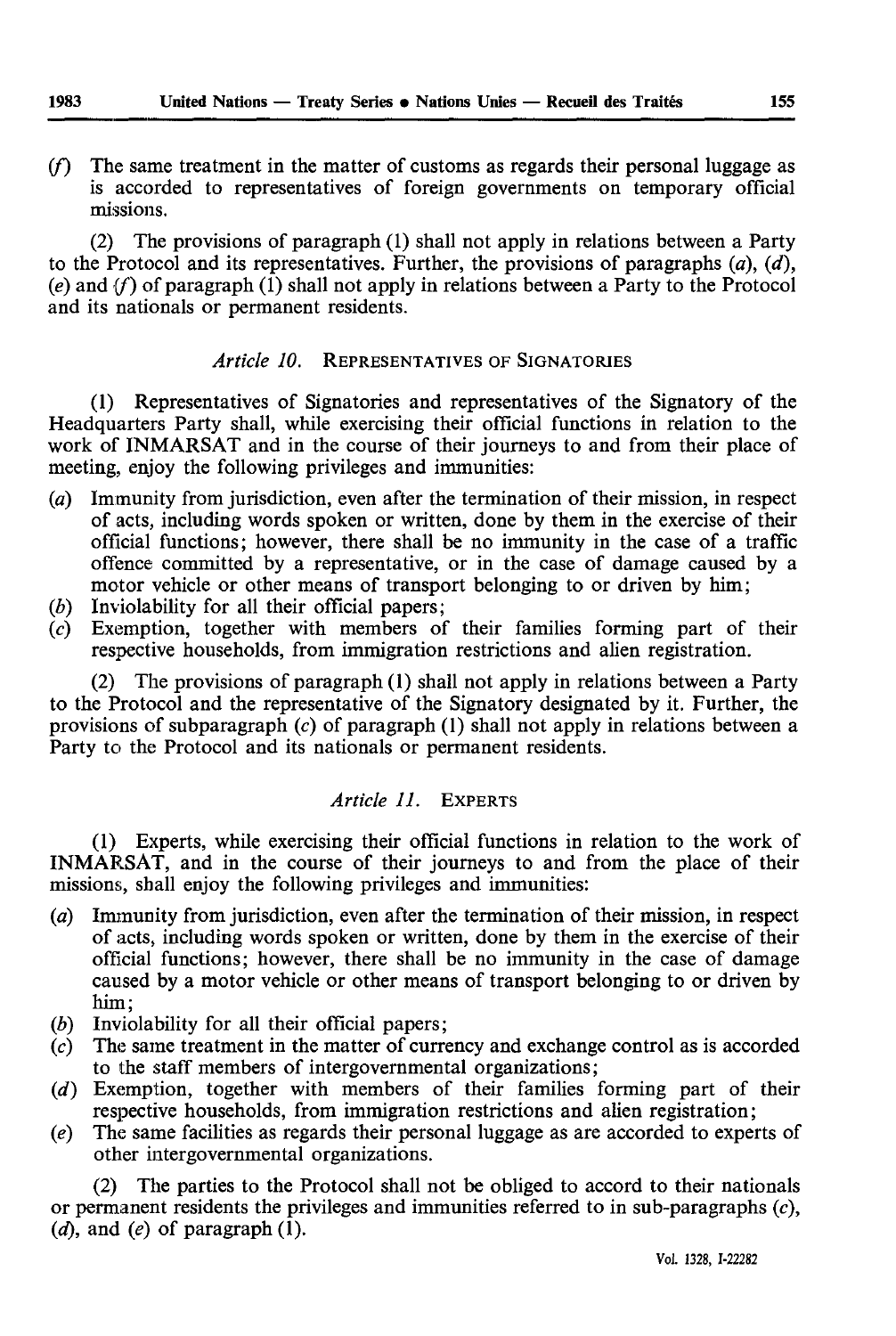#### *Article 12.* NOTIFICATION OF STAFF MEMBERS AND EXPERTS

The Director General of INMARSAT shall at least once every year notify the Parties to the Protocol of the names and nationalities of the staff members and experts to whom the provisions of Articles 7, 8 and 11 apply.

#### *^ êíáÅäÉ=NPK=* WAIVER

(1) The privileges, exemptions and immunities provided for in this Protocol are not granted for the personal benefit of individuals but for the efficient performance of their official functions.

(2) If, in the view of the authorities listed below, privileges and immunities are likely to impede the course of justice, and in all cases where they may be waived without prejudice to the purposes for which they have been accorded, these authorities have the right and duty to waive such privileges and immunities:

- (a) The Parties to the Protocol in respect of their representatives and representatives of their Signatories;
- (b) The Council in respect of the Director General of INMARSAT;
- *(c)* The Director General of INMARSAT in respect of staff members and experts;
- (d) The Assembly, convened if necessary in extraordinary session, in respect of INMARSAT.

#### *Article 14.* ASSISTANCE TO INDIVIDUALS

The Parties to the Protocol shall take all appropriate measures to facilitate entry, stay and departure of representatives, staff members and experts.

#### *Article 15.* OBSERVANCE OF LAWS AND REGULATIONS

INMARSAT, and all persons enjoying privileges and immunities under this Protocol, shall, without prejudice to the other provisions thereof, respect the laws and regulations of the Parties to the Protocol concerned and co-operate at all times with the competent authorities of those Parties in order to ensure the observance of their laws and regulations.

#### *Article 16.* PRECAUTIONARY MEASURES

Each Party to the Protocol retains the right to take all precautionary measures necessary in the interest of its security.

## *Article 17.* SETTLEMENT OF DISPUTES

Any dispute between Parties to the Protocol or between INMARSAT and a Party to the Protocol concerning the interpretation or application of the Protocol shall be settled by negotiation or by some other agreed method. If the dispute is not settled within twelve (12) months, the parties concerned may, by common agreement, refer the dispute for decision to a tribunal of three arbitrators. One of the arbitrators shall be chosen by each of the parties to the dispute, and the third, who shall be the Chairman of the tribunal, shall be chosen by the first two arbitrators. Should the first two arbitrators fail to agree upon the third within two months of their own appointment, the third arbitrator shall be chosen by the President of the International Court of Justice. The tribunal shall adopt its own procedures and its decisions shall be final and binding on the parties to the dispute.

Vol. 1328, 1-22282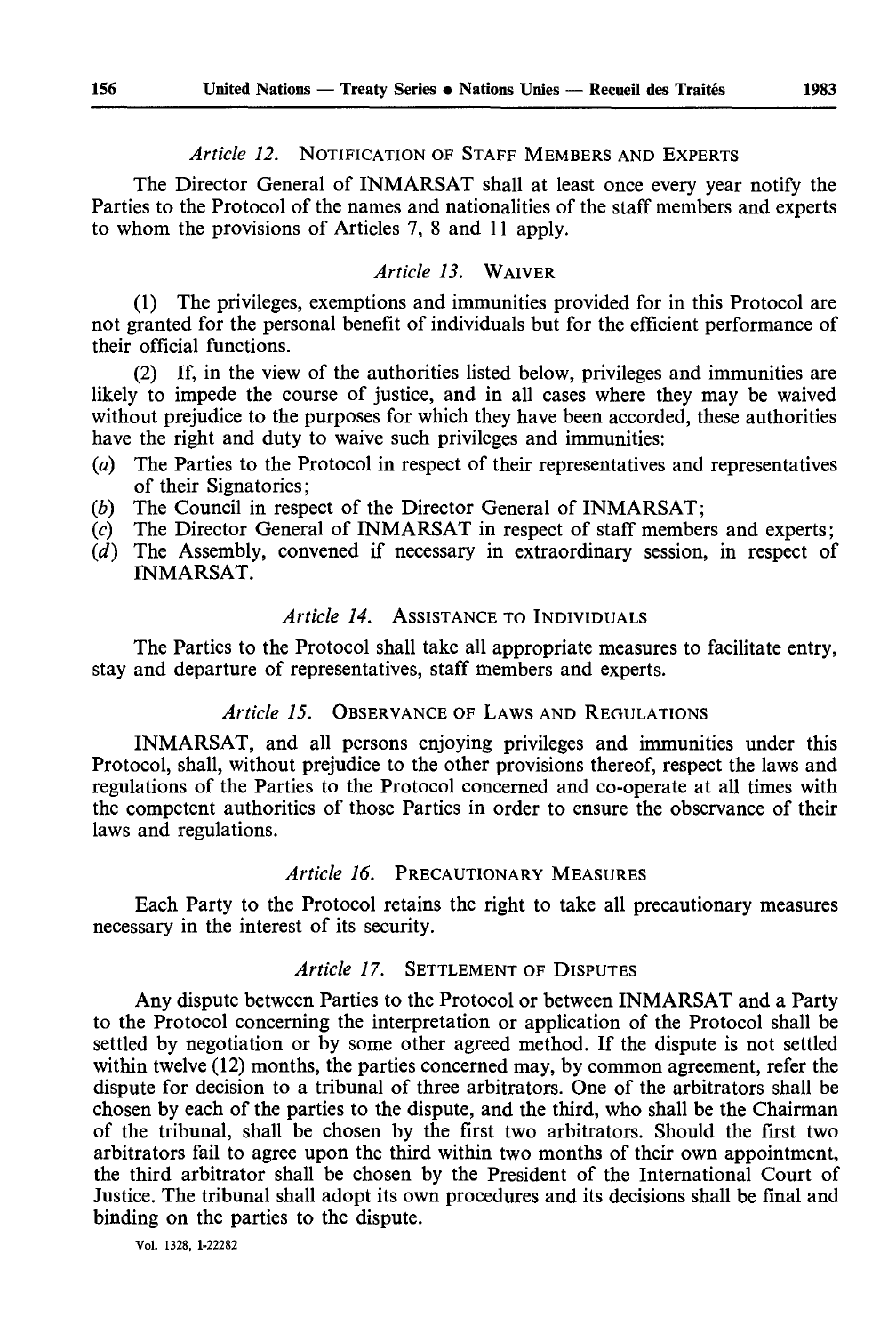#### *Article 18. COMPLEMENTARY AGREEMENTS*

INMARSAT may conclude with any Party to the Protocol complementary agreements to give effect to the provisions of this Protocol as regards such Party to the Protocol to ensure the efficient functioning of INMARSAT.

*Article 19.* SIGNATURE, RATIFICATION AND ACCESSION

(1) This Protocol shall be open for signature at London from 1 December 1981 to 31 May 1982.

(2) All Parties to the Convention, other than the Headquarters Party, may become Parties to this Protocol by:

- *(a)* Signature not subject to ratification, acceptance or approval; or *(b)* Signature subject to ratification, acceptance or approval, followed
- *E*Signature subject to ratification, acceptance or approval, followed by ratification, acceptance or approval; or

*(c)* Accession.

(3) Ratification, acceptance, approval or accession shall be effected by the deposit of the appropriate instrument with the Depositary.

(4) Reservations to this Protocol may be made in accordance with international law.

#### *Article 20.* ENTRY INTO FORCE AND DURATION OF PROTOCOL

(1) This Protocol shall enter into force on the thirtieth day after the date on which ten Parties to the Convention have fulfilled the requirements of paragraph (2) of Article 19.

(2) This Protocol shall cease to be in force if the Convention ceases to be in force.

## *Article 21.* ENTRY INTO FORCE AND DURATION FOR A STATE

(1) For a State which has fulfilled the requirements of paragraph (2) of Article 19 after the date of entry into force of this Protocol, the Protocol shall enter into force on the thirtieth day after the date of signature or of the deposit of such instrument with the Depositary respectively.

(2) Any Party to the Protocol may denounce this Protocol by giving written notice to the Depositary. The denunciation shall become effective twelve (12) months after the date of receipt of the notice by the Depositary or such longer period as may be specified in the notice.

(3) A Party to the Protocol shall cease to be a Party to the Protocol on the date that it ceases to be a Party to the Convention.

#### *Article 22.* DEPOSITARY

(1) The Director General of INMARSAT shall be the Depositary of this Protocol.

(2) The Depositary shall, in particular, promptly notify all Parties to the Convention of:

(a) Any signature of the Protocol;